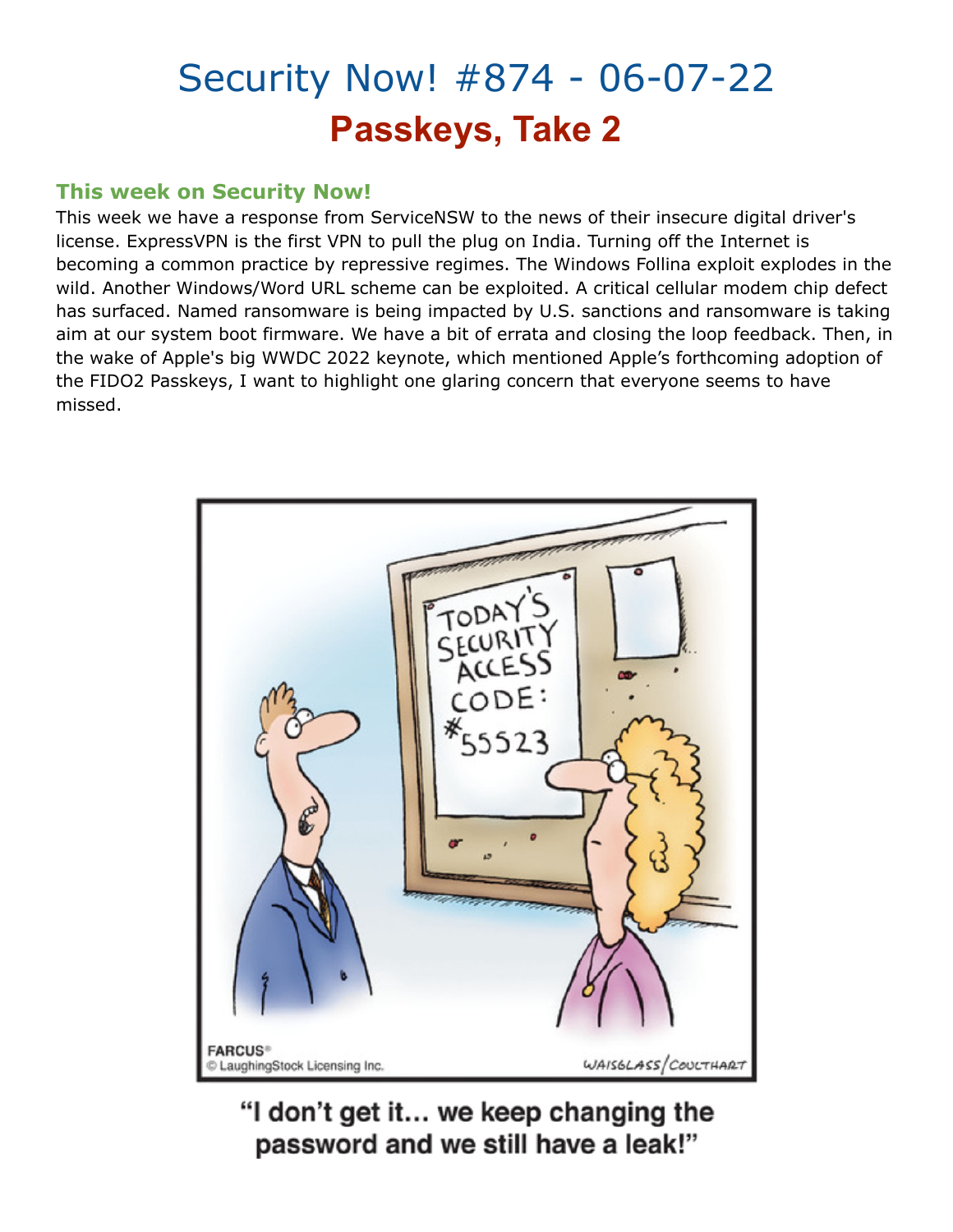# **Security News**

# **ServiceNSW Responds**

In a follow-up to the quite unflattering coverage the tech press, including this podcast, gave to the New South Wales' ridiculously insecure digital driver's license, someone over at ServiceNSW was told that they needed to offer a rebuttal. So here's the official reply from ServiceNSW:

*This issue is known and does not pose a risk to customer information.* [ Okay. ]

*The blogger has manipulated their own Digital Driver Licence (DDL) information on their local* device. [ Indeed. ]

*No other customer data or data source has been compromised.* [ Okay. ]

*It also does not pose any risk in regard to unauthorized access or changes to backend systems such as DRIVES.* [ No one ever said it did. But it's good that it doesn't. ]

*Importantly, if the tampered license was scanned by police, the real time check used by NSW Police (scanning mobipol) would show the correct personal information as it calls on DRIVES.* [ "DRIVES" is apparently the name of their backend database system. ]

*Upon scanning the license it would be clear to law enforcement that it has been tampered with.* [ Right, since nothing that's being displayed can be trusted. So the offline aspect of this is apparently not very useful. ]

*Altering the DDL is against the law.* [ Oh, well then. So not unlike using a fake ID which, I would imagine is also against the law. ]

*The DDL has been independently assessed by cyber specialists and is more secure than the plastic card.* [ Huh. Were these by any chance the same cyber specialists who came up with the system's design in the first place? And what does "more secure than the plastic card" mean? How can the security of a physical card be compared against a computer solution? Everyone always says that all software has bugs. A physical card doesn't have software bugs. ]

At least now we know why nothing happened three years ago, back in 2019, when the egregious and completely avoidable problems with this system were first publicly displayed. ServiceNSW apparently employed the now-famous "these are not the droids you're looking for" diversion by claiming that *"the DDL system is working exactly the way we intended and you all just don't understand why this is what we want."*

# **ExpressVPN pulls the plug in India**

Last Thursday, ExpressVPN announced that it would be removing all of its India-based VPN servers in response to a new cybersecurity directive issued by the Indian Computer Emergency Response Team (CERT-In).

However, that doesn't necessarily mean that users of ExpressVPN will be out of luck. ExpressVPN wrote that: "Rest assured, our users will still be able to connect to VPN servers that will give them Indian IP addresses and allow them to access the internet as if they were located in India.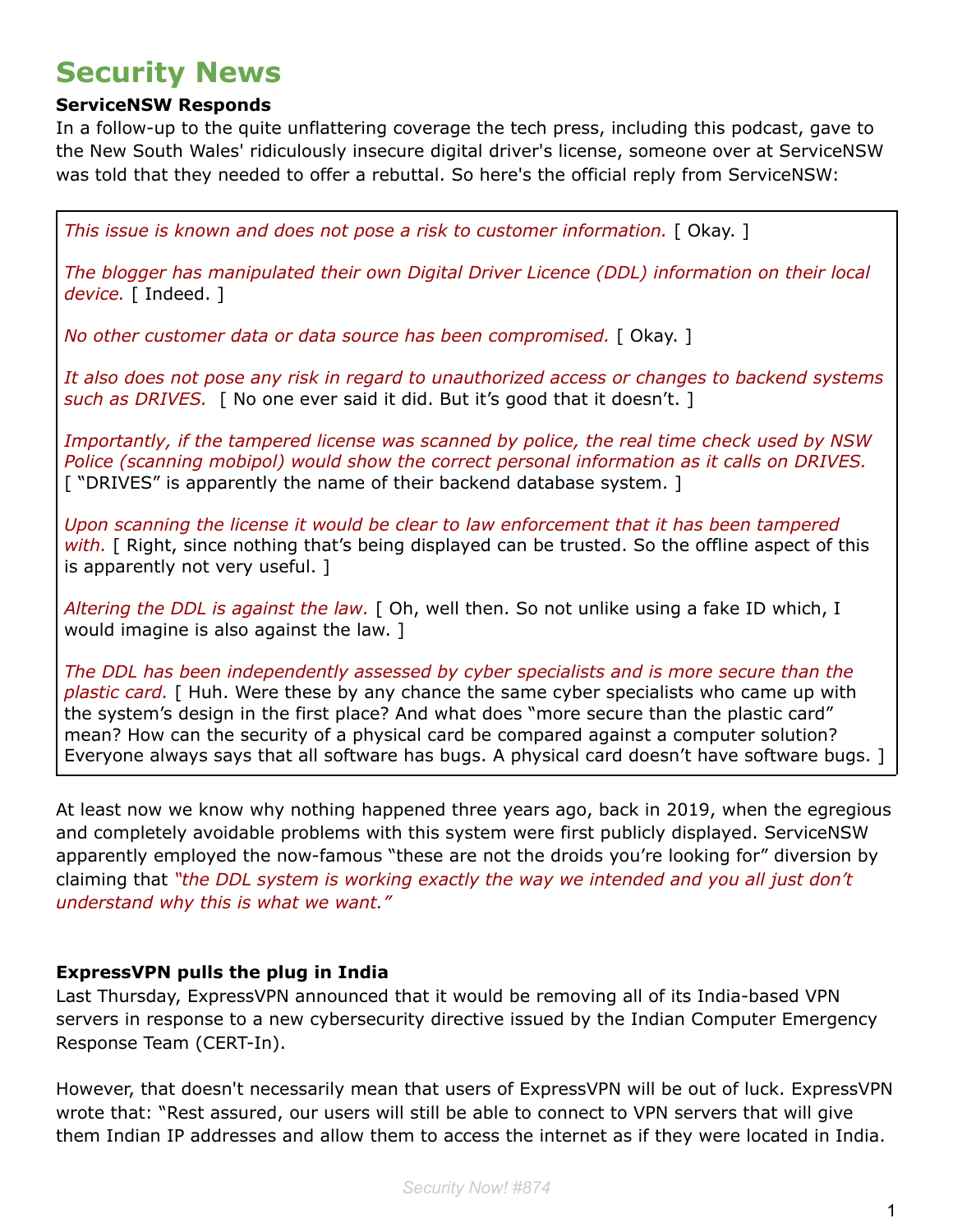These 'virtual' India servers will instead be physically located in Singapore and the U.K."

Okay, so what happened? CERT-India will be enforcing new controversial data retention requirements that are set to come into effect three weeks from today, on June 27, 2022. These new rules require VPN service providers to store subscribers' real names, contact details, and IP addresses assigned to them for at least five years. CERT-India stated that the user data being logged will only be requested for the purposes of "cyber incident response; protective and preventive actions related to cyber incidents."

CERT-India has since clarified that this rule does not apply to corporate and enterprise VPN solutions and are only aimed at those operators who provide proxy-like services to "general Internet subscribers/users." In other words, to any and all VPN service providers.

In their statement, ExpressVPN said: *"The new data law, intended to help fight cybercrime, is incompatible with the purpose of VPNs, which are designed to keep users' online activity private. The law is also overreaching and so broad as to open up the window for potential abuse."*

In addition, the new rules which are called Cyber Security Directions, also require firms to report incidents of security lapses such as data breaches and ransomware attacks within 6 hours of noticing them. India's move has not only sparked privacy concerns, but has been criticized as ambiguous and overly broad, with many pointing out a lack of clarity on the scope of incidents that come under purview of the upcoming directive.

In a statement, the Internet Freedom Foundation said: *"Such excessive requirements for collecting and handing over data will not just impact VPN service providers but VPN users as well, harming their individual liberty and privacy. In the absence of sufficient oversight and a data protection framework to protect against misuse, such requirements have the potential to enable mass surveillance."*

Unfortunately, this feels more like the future than the past. Governments are increasingly uncomfortable with the idea of having no means to surveil their citizens and others who reside within their borders. The great encryption debate is far from over.

# **And speaking of pulling the plug...**

What do Algeria, Iraq, Jordan, Sudan, India and Syria all have in common? Their governments have reacted to out-of-control cheating on tests by high school students by completely shutting down their national Internet service while tests are being taken.

The most recent instance of this occurred last week and this week in Syria which scheduled a series of four planned outages, lasting three and a half hours each. The first two occurred last week and the next two are set for today and for the 12th. The outages are performed via BGP by removing Syria's routing from the global Internet, thus cutting it off from the rest of the world. Wow.

Prior to Syria implementing the exam blackouts in 2016, test questions would begin appearing on social media 30-60 minutes before each exam. This allowed cheating students to circulate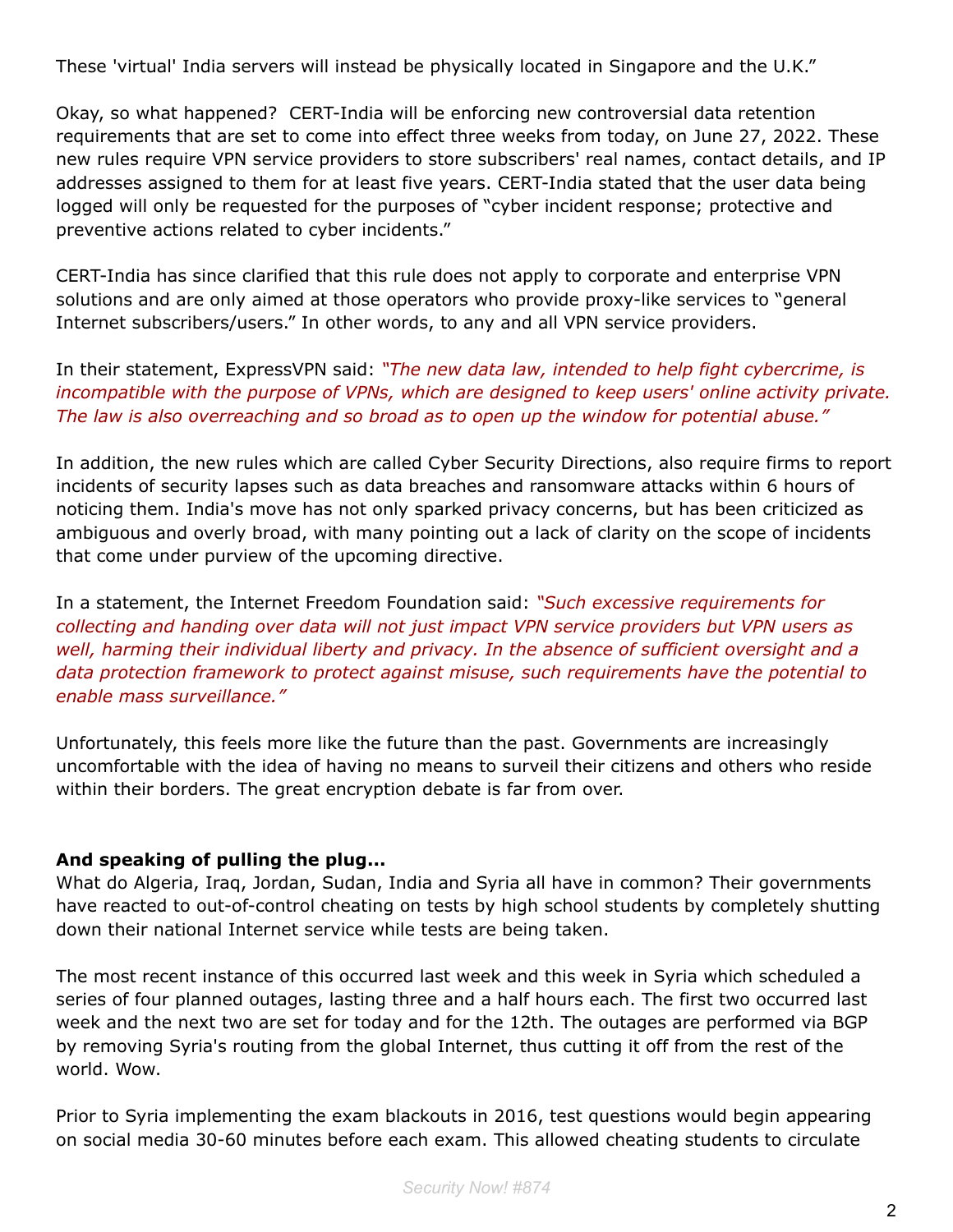correct answers and compromise the integrity of the test. So now, as hundreds of thousands of Syrian high school students sit to take their national exams, Syria is taking the extreme proctoring measure of shutting down national internet access.

The pressure on Syrian students is great since their performance on these standardizes tests largely determines what higher education options they will be able to access, which, in turn, defines their economic futures. Doug Madory, the director of Internet analysis at Kentik said: "The stakes for the exams are so high that there's an assumption that everyone is cheating.

The exam blackouts operate in Syria by blocking all hardwired and mobile internet access in the hours before the exams, as paper tests are printed and physically distributed across the country.

And, as I said, this strategy is not only being used in Syria. Iraq previously drew criticism from digital human rights groups for ordering local internet providers to shut down during school exams in the summer of 2015. And academic-related internet shutdowns have been reported in India. Last year, more than 25 million people faced a mobile internet shutdown in the Indian state of Rajasthan during a local teacher eligibility exam.

#### **"Follina" under active exploitation**

Under the heading of "Well, that didn't take long" we have last week's Microsoft mess which Kevin Beaumont named "Follina". Recall that this was the ms-msdt:// protocol vulnerability that was being abused through Office — ALL versions of Office. Now we have reports of widespread and quite aggressive attempts to abuse this weakness.

So now, a most likely Chinese state-aligned threat actor has been observed attempting to exploit the Microsoft Office "Follina" vulnerability to target government entities in Europe and the U.S. The enterprise security firm Proofpoint said it blocked attempts at exploiting this remote code execution flaw, which is being tracked CVE-2022-30190 (CVSS score: 7.8). No fewer than 1,000 phishing messages containing a lure document were sent to the targets. ProofPoint said *"This campaign masqueraded as a salary increase and utilized an RTF with the exploit payload downloaded from 45.76.53.253."*

The attacking payload is a Base64-encoded PowerShell script which functions as a downloader to retrieve a second PowerShell script from a remote server named "seller-notification.live." This second expanded script checks for the presence of virtualization, steals information from local browsers, mail clients and file services, conducts machine recon and then zips it all for exfiltration to IP address 45.77.156.179."

The phishing campaign has not been linked to a previously known group, but ProofPoint said that given the specificity of the targeting and the PowerShell payload's wide-ranging reconnaissance capabilities it was believed to be mounted by a nation-state level actor.

The vulnerability remains unpatched with Microsoft urging their customers to disable the protocol to prevent the attack vector. And in the absence of a security update, the great guys over at 0patch.com have released one of their unofficial micropatches to block the ongoing attacks against Windows systems.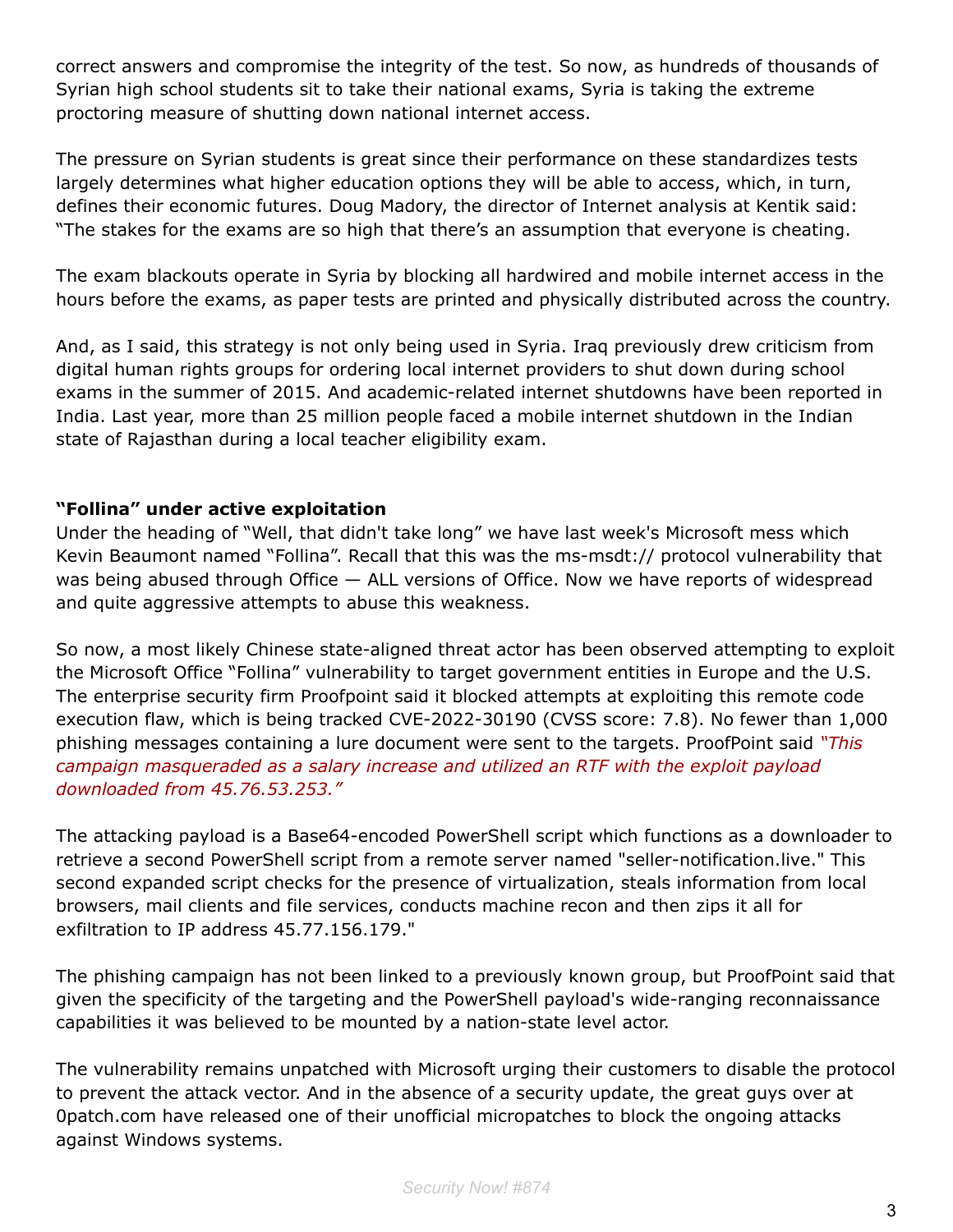0patch's founder Mitja Kolsek said: *"It doesn't matter which version of Office you have installed, or if you have Office installed at all: the vulnerability could also be exploited through other attack vectors."*

ProofPoint said that the extensive reconnaissance conducted by the second PowerShell script demonstrates an actor interested in a large variety of software on a target's computer. So this, coupled with the tight targeting of European government and local U.S. governments led them to suspect a campaign that has a state-aligned source. And as we sign off from this follow-up, let's all remember that as I noted last week when this nightmare first began, it was the middle of April, about a month and a half ago, when this was responsibly reported by a credible security research group as being under active exploitation at the time to Microsoft's "Security Response Center". The group providing the report provided a copy of the in the wild, real world Microsoft Office document which was doing this. But because the exploit didn't immediately reproduce and fall at the feet of the Microsoft MSRC guy, he just blew it off saying that it was not a problem.

#### **And a Windows Search URL schema can be abused, too**

Last week, I opened our coverage of the latest Microsoft mess by stating: "We have a new, head buried in the sand, quite pervasive Microsoft Office 0-day remote code execution vulnerability which is now being used in attacks." I was referring to Microsoft's decision to ignore the early warning of this impending doom until after it had occurred.

Last week I also observed that this msdt:// protocol scheme problem wasn't a bug, it was a feature. And that this would make its remediation all the more difficult because it could not simply be turned off globally since there might well be some users who were dependent upon that feature because, again, it's not a bug. Unfortunately, it's a feature which has now been revealed to be insecure.

And we're back here, today, because, sure enough, another similar feature of Windows has just surfaced. This time it uses the search-ms:// protocol URI scheme. BleepingComputer reported that a security researcher by the name of Matthew Hickey, a co-founder of Hacker House, found a way to combine a newly discovered Microsoft Office OLEObject flaw with the search-ms: protocol handler to open a Windows search window from a Word document. By "search window" we mean that an Windows Explorer search results window will open, showing a list of files to run, but that list of search results can be files sourced from a hacker-controlled remote server. Whoopsie. The result can be an extremely convincing "your software must be upgraded to proceed" attack. It's convincing because the dialog runs from Windows and appears to be coming from Windows  $-$  because it is  $-$  though it's triggered by an untrusted Word document which the user can have received through any channel, such as a spoofing eMail.

Bad guys can use this hack by sending phishing emails claiming to be security updates or patches that need to be installed. The OLEObject flaw that Matthew Hickey found bypasses confirmation dialogs to allow Word to open these convincing looking search windows directly.

This might not trick listeners of this podcast. But we have made our computers so complex that most users have no idea what's going on. And legitimate software DOES often pop up, telling us that we need to upgrade or update this or that. Microsoft has incorporated warning confirmation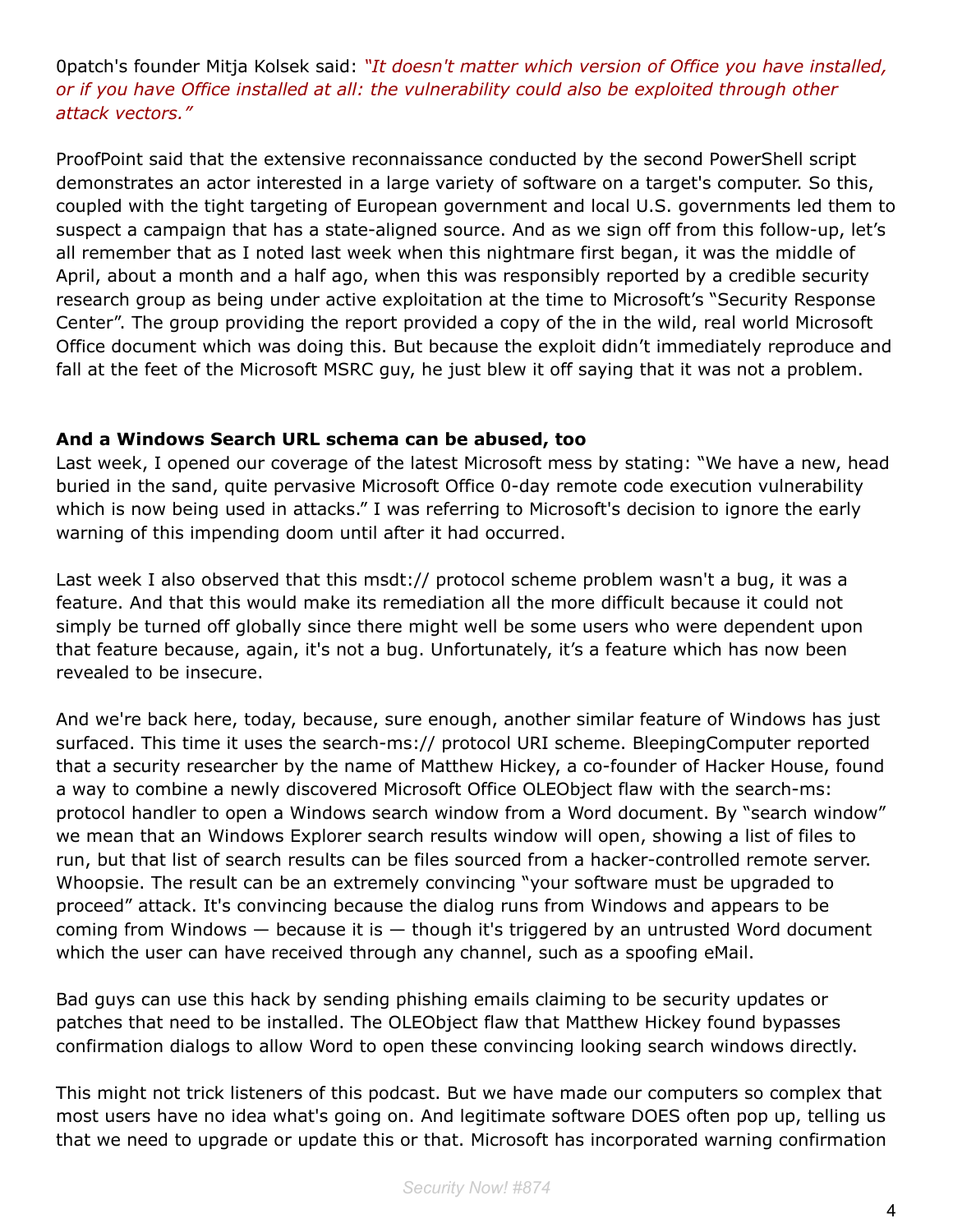dialogs in an attempt to prevent the abuse of this confusion, but this most recent hack arranges to bypass those warnings.

"Creeping Featuritis" is insidious. And it appears to be unavoidable in maturing products. In the case of Windows, an incredibly complex system has been created that no one fully understands. And security is unforgiving. A single mistake is all that's required. In this particular instance of over-engineered complexity, there are many similar protocol handlers which can be triggered by Microsoft Word documents, often without requiring any user interaction. And once again, Microsoft apparently just doesn't get it, or at least doesn't want to. When BleepingComputer asked Microsoft how they planned to resolve this most recent foible, Microsoft replied:

"This social engineering technique requires a user to run a malicious document and interact with a list of executables from an attacker specified network share. We recommend users practice safe computing habits and to only open files that come from trusted sources."

Uhhhhhh. Duh... The whole point is that the abuse of these protocol handlers allows for the creation of either zero-click exploits against users who merely open documents, or for the creation of extremely convincing spoofs which hide what's really going on. So when Microsoft says: "We recommend users practice safe computing habits and to only open files that come from trusted sources." ... that's exactly what users think they are doing.

# **"Critical UNISOC Chip Vulnerability Affects Millions of Android Smartphones"**

If you were worried by headlines saying things like: "A critical chip vulnerability has affected millions of android smartphones" you probably need not worry about it.

CheckPoint went to the trouble of reverse-engineering the firmware of a widely used cellular modem chipset. And they uncovered a buffer overflow which could be exploited to hang the chip. But there's no suggestion that attacker-provided code could be injected. And even if it could be, it's unlikely that much damage could be done since the chipset is only running a tiny subsystem of the entire device.

But the headlines were followed by breathless statements such as: "A critical security flaw has been uncovered in UNISOC's smartphone chipset that could be potentially weaponized to disrupt a smartphone's radio communications through a malformed packet." Well, we wouldn't want that.

The company in question, UNISOC, is based in Shanghai and is the world's fourth-largest mobile processor manufacturer after Mediatek, Qualcomm, and Apple. So they currently account for around 11% of all System on a Chip shipments.

This problem has been patched after having received the somewhat surprisingly high CVSS of 9.4. That seems high to me for a denial of service on a cellular radio. But I suppose the fact that an adversary could simply send a malformed packet to crash a handset's cellular radio seemed like a big worry.

In any event, Google will be pushing an update in their June 2022 release, and I do congratulate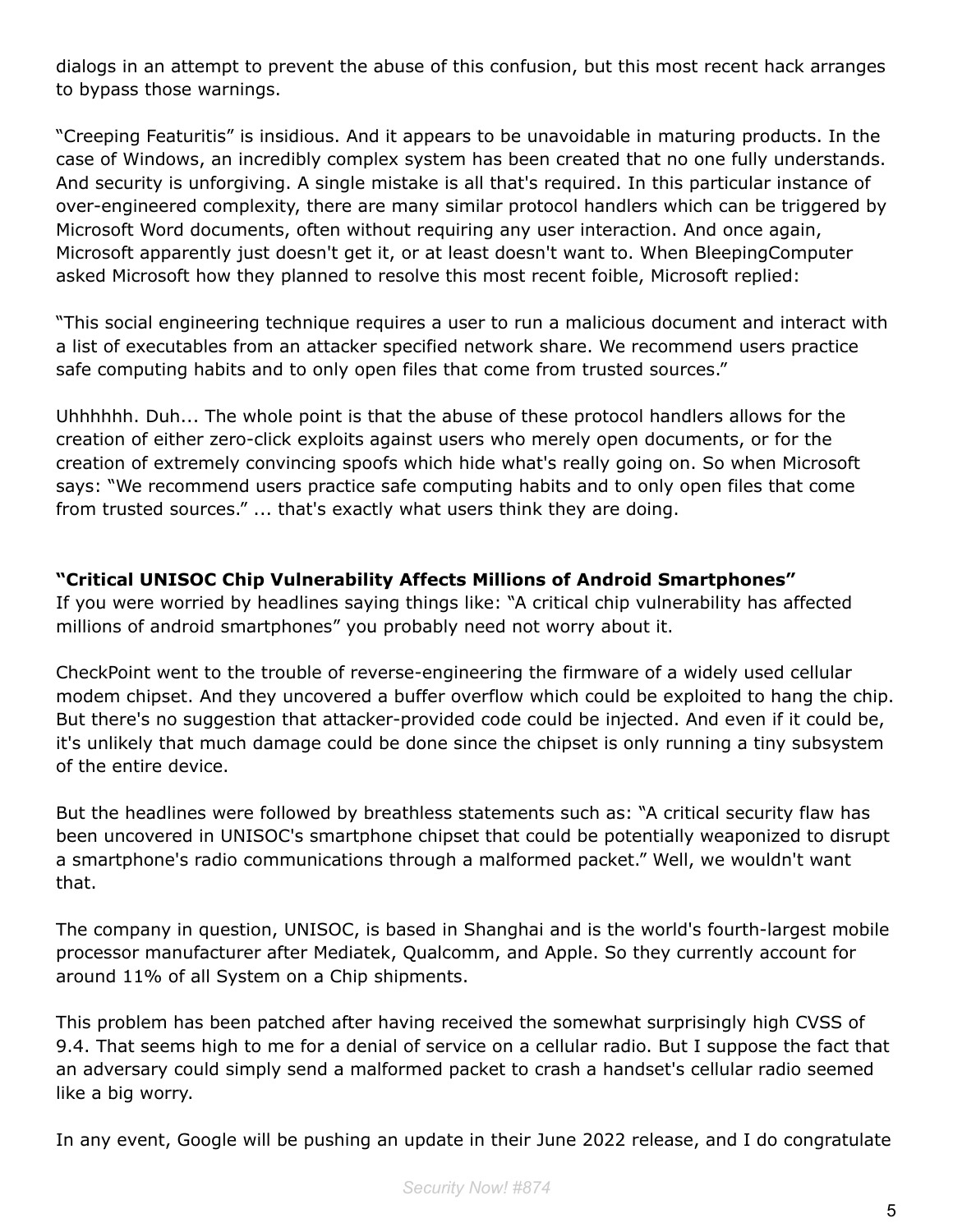CheckPoint for their reverse engineering work. As I've noted before, it seems wrong to me that widely used proprietary products need to be reverse engineered to have their security verified by 3rd parties, but that's the closed-source world we live in today.

#### **Ransomware sanctions are causing trouble**

In an interesting bit of ransomware news, sanctions are turning out to have quite an impact on the ransomware business. The problem is that even through the attackers are not law abiding, their victims are. So enterprises which have been hit by ransomware are legally prohibited from making any ransom payments  $-$  through any mechanism  $-$  even if they wanted to.

Mandiant's research paper published last Thursday was titled: *"To HADES and Back: UNC2165 Shifts to LOCKBIT to Evade Sanctions"* That headline requires a bit of explanation, which Mandiant then provides, writing:

*The U.S. Treasury Department's Office of Foreign Assets Control (OFAC) sanctioned the entity known as Evil Corp in December 2019, citing the group's extensive development and use and control of the DRIDEX malware ecosystem. Since the sanctions were announced, Evil Corp-affiliated actors appear to have continuously changed the ransomware they use:*



*Specifically, following an October 2020 OFAC advisory, there was a cessation of WASTEDLOCKER activity and the emergence of multiple closely related ransomware variants in relatively quick succession. These developments suggested that the actors faced challenges in receiving ransom payments following their ransomware's public association with Evil Corp.*

*Mandiant has investigated multiple LOCKBIT ransomware intrusions attributed to UNC2165, a financially motivated threat cluster that shares numerous overlaps with the threat group publicly reported as "Evil Corp." UNC2165 has been active since at least 2019 and almost exclusively obtains access into victim networks via the FAKEUPDATES infection chain, tracked by Mandiant as UNC1543. Previously, we have observed UNC2165 deploy HADES ransomware. Based on the overlaps between UNC2165 and Evil Corp, we assess with high confidence that these actors have shifted away from using exclusive ransomware variants to LOCKBIT—a well-known ransomware as a service (RaaS)—in their operations, likely to hinder attribution efforts in order to evade sanctions.*

Mandiant's paper then delves into all of the details of the intelligence that they collected to track these activities and draw these conclusions. But I mostly just wanted to make the observation, which I thought was interesting, that just as the Conti gang apparently shutdown and disbanded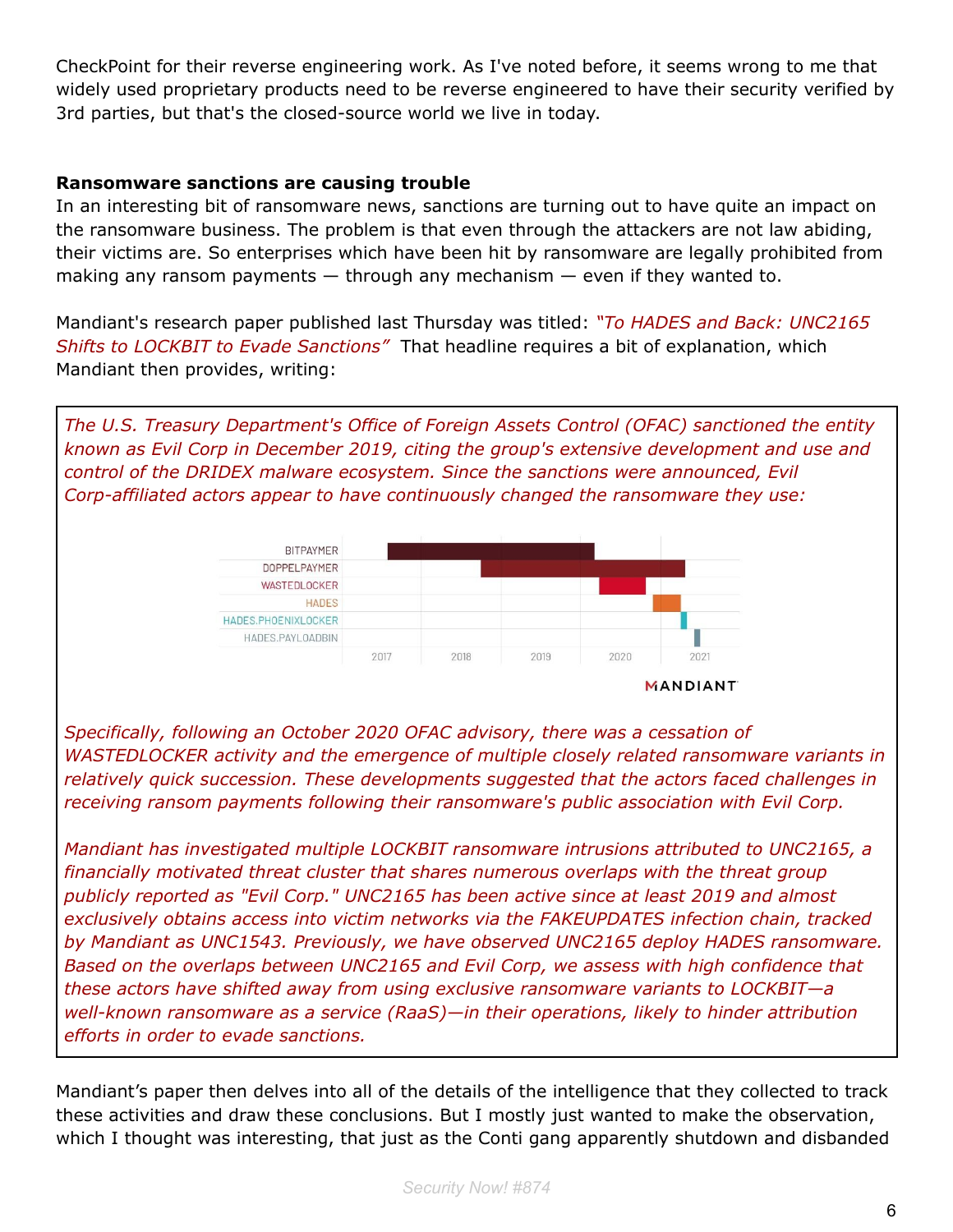due to the trouble they caused for themselves by siding so clearly with Russia and then falling under the Russian sanction umbrella, thus being unable to receive ransom payments from the West, similarly, US Treasury Department sanctions on many other ransomware operators prevent them, too, from receiving payment from U.S. resident victims. So, the prior practice of building up a big public reputation no longer serves the financial interests of these ransomware gangs.

#### The following leaked message was posted exactly one year ago on June 7th, 2021:

2021-06-07T18:12:59.968579 naned -> stern: Hi, things are good. I apologize for not immediately responding, I haven't communicated through a toad for a long time, I haven't seen what you wrote. Now I am finishing a full report on the mechanism of operation of the Intel ME controller and the AMT technology based on it. Recovered a bunch of undocumented commands using reverse, interface dump, and fuzzing. Unfortunately, the starting theory based on the presentation of Embedi/PositiveTechnologies reporters was not confirmed in the form in which they presented it, but there is another legal mechanism to activate AMT, but so far it has not reached the working SOFTWARE, at the moment I make a sniffer buffer that provides the HECI interface, because it is all configured in UEFI, then the sniffer took a little longer, after I fully restore the command set, the POC will be prepared. There are ideas, if we talk about the topic of uefi, then this is not just a load dropper but also perhaps some daemon of the level of SMM processors, plus since now I have tightly studied the ME controller, the idea is to test such functionality as rewriting the SPI flash drive through it. Usually this controller is allowed to write to the flash drive, which can not be said about the processor, and some commands were found that are responsible for this functionality.

The conversations among the Conti members have shed light on the syndicate's attempts to search for vulnerabilities related to ME firmware and BIOS write protection. They reverse engineered the system to locate undocumented commands and vulnerabilities in the ME interface, achieved code execution in the ME to access and rewrite the SPI flash memory, and dropped System Management Mode (SMM)-level implants, which could be leveraged to modify the OS kernel.

The leaked chats show that the work ultimately resulted in proof-of-concept (PoC) code last summer that can obtain SMM code execution by gaining control over the ME after obtaining initial access to the host through traditional vectors like phishing, malware, or a supply chain compromise.

Security researchers who have been privy to these chat logs have observed that "The shift to ME firmware gives attackers a far larger pool of potential victims to attack, and a new avenue to reaching the most privileged code and execution modes available on modern systems."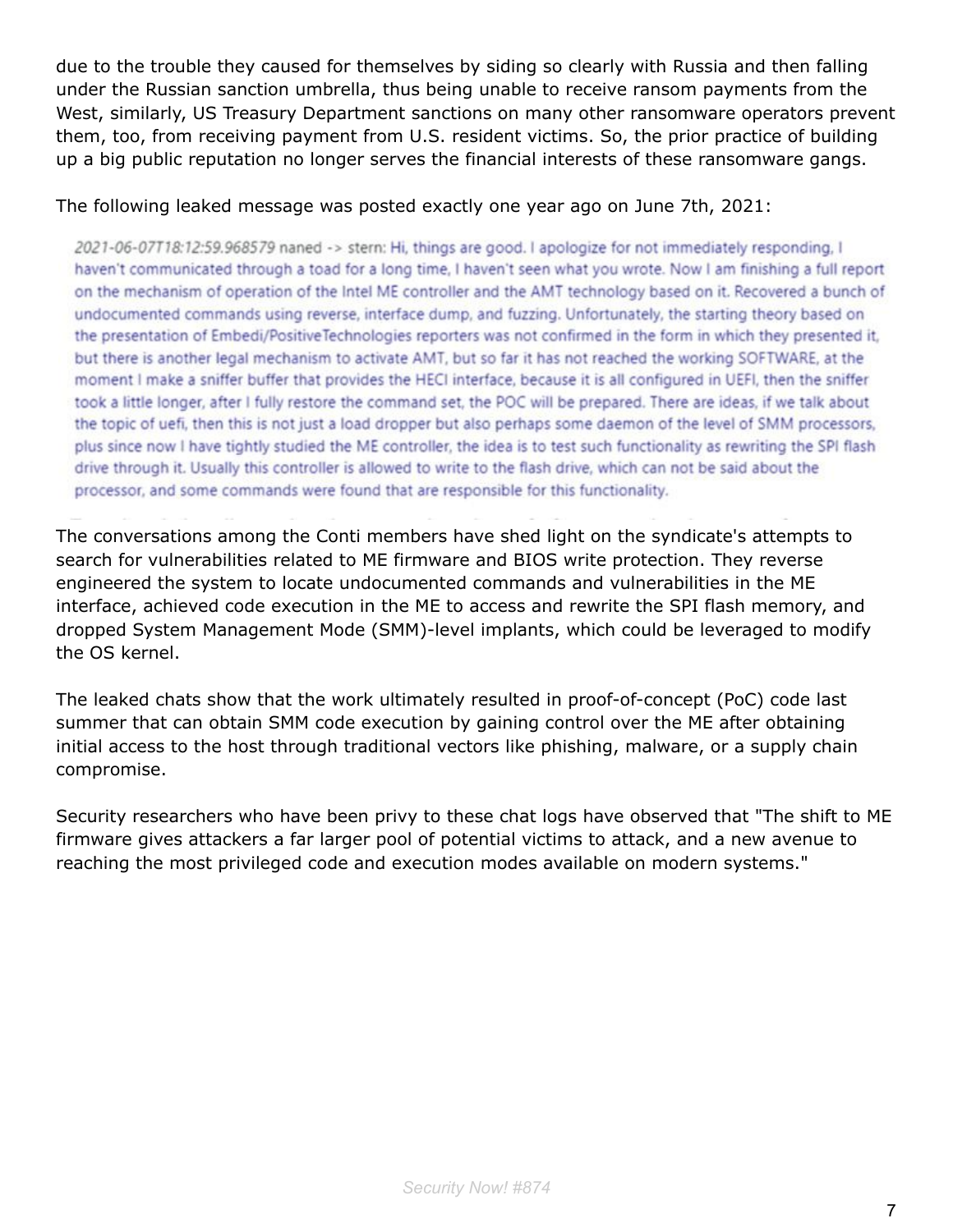# **Errata**

# **anocelot / @anocelot**

*@SGgrc: Quick #SecurityNow Errata - Grover the Muppet was Blue. Not green. You're probably thinking of Oscar the Grouch. See <https://muppet.fandom.com/wiki/Grover> Just trying to save you from the #MuppetMafia who will not tolerate inaccuracies. ;)*

# **The ServiceNSW Digital Driver's License**

Several of our listeners have a ServiceNSW digital driver's license (which they assure me they haven't tampered with). They noted that a simple screen capture would fool no one because the screen incorporates a number of animated effects. There's a flower that animates, and the phone's inertial positioning is used to animate a large multi-colored flower in the background wallpaper. So that's nice. If only its developers had given as much thought to the security of the device.

# **Closing The Loop**

# **Larry Wilson / @dunster96**

*I think you've undersold the benefit of triply encrypting and going from 256 bits to 768. Because those are logarithms, and adding represents multiplying, the growth in security is immense. Compare the difference between 64 bit keys and 128 bit keys.*

[ Larry was referring to Bryant McDiarmid's question I replied to last week about whether triply-encrypting with 256-bit keys each time would be equivalent to taking the sum or the product of those bits. I answered correctly, but in re-reading Bryant's question, I could see what Larry meant. Bryant asked: "Hey Steve, quick question. If I encrypt a file with a 256 bit encryption three times with three different passwords, what is the resulting bit strength? Is it 256 plus 256 plus 256? Or 256 times 256 times 256?" I answered Bryant's question correctly, in that the resulting bit strength is the sum of the individual separate encryption key lengths. But as we know, each single additional bit of key strength that we add, doubles the number of possible keys since you have all of the original number of keys when that new bit off and all of the original number of keys again when that new bit is on. So, encrypting three times with 256 bits each time would result in 2^768 possible keys, which is a ridiculously large number:

1,552,518,092,300,708,935,148,979,488,462,502,555,256,886,017,116,696,611,139,052,038, 026,050,952,686,376,886,330,878,408,828,646,477,950,487,730,697,131,073,206,171,580,04 4,114,814,391,444,287,275,041,181,139,204,454,976,020,849,905,550,265,285,631,598,444, 825,262,999,193,716,468,750,892,846,853,816,057,856. ]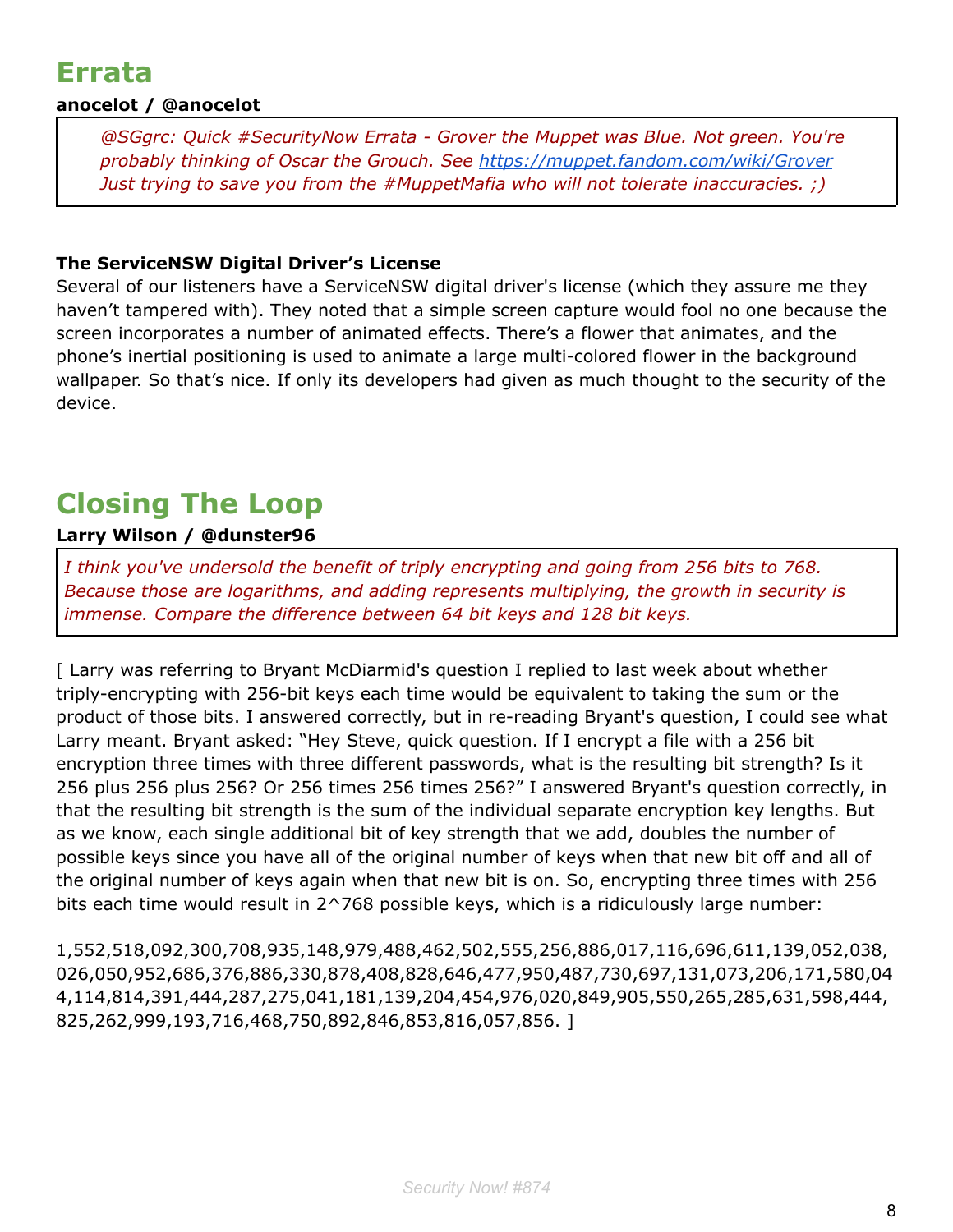# Passkeys, Take 2

I originally had these thoughts filed under "Miscellany" because I didn't want to make a big deal about it. But as I worked on them, they grew... even finally to the point of perhaps being significant. And no other news of the week rose to any greater significance. So I finally decided to take a second look at Passkeys in the wake of Apple's WWDC 2022 presentation, yesterday.

A bit of an "@SGGRC" tweet storm arose from our listeners following Apple's WWDC 2022 Keynote where Apple made a point of highlighting their forthcoming adoption of the revised and much more practical FIDO public key authentication system under the unofficial designation "Passkeys" — which was the title of our May 10th podcast four weeks ago. I just wanted to thank and acknowledge all those who took the time to tweet. What I think set most people off was that this was the first time outside of SQRL that we've seen the very SQRL-like use of a QR code to allow logging onto someone else's machine using an identity stored in the user's smartphone. I haven't seen that from Google yet, but if Apple does it on iOS, Android will have to follow.

One thing I didn't highlight when I first talked about this four weeks ago was the uncomfortable unanswered questions surrounding manufacturer lock-in. Apple seems quite **un**interested in allowing me to send and receive iMessages from my Windows desktop. Being an avid iPhone and iPad user, this imposes a constant and very real inconvenience for me. If I was using a Mac? No problem. From a Mac I would have access to my iMessages. But not from Windows. I've sort of worked around Apple's deliberate denial of support for cross-platform connectivity, by using iCloud for Windows, but it's still way more work than it should be.

So I worry that Apple's use of this "Passkeys" technology will be similarly and characteristically an Apple-only solution, synchronizing **only** among Apple's authentication devices and not across to Windows and Android.

And that's a huge practical problem for Passkey's adoption that SQRL never had. So I want to make sure that everyone understands what the difference is, and why we're almost certainly heading for trouble which, among all of the celebration, no one seems to have picked up on yet.

Okay, so why is that important? Both systems, FIDO and SQRL share the common property that the authenticating client  $-$  a smartphone, a fob or a PC  $-$  creates a public key pair for a website. The process of registering the user's identity to that website involves providing the remote website with only the public key of the pair. And that's the essence of both approaches.

Subsequently verifying any user's identity amounts to verifying that the user is holding the matching **private** key. To perform that verification, the website sends a unique random nonce challenge blob to the user's authenticator, which it signs using its matching private key. The signed blob is returned to the site, which verifies the signature using the public key that it originally received from the client during its registration. And that's it. That's the entire essence of both systems. They vary widely in the details of the way this is done, but not conceptually. On this level both systems are that simple.

Where the two systems crucially & importantly differ is how those original key pairs are created: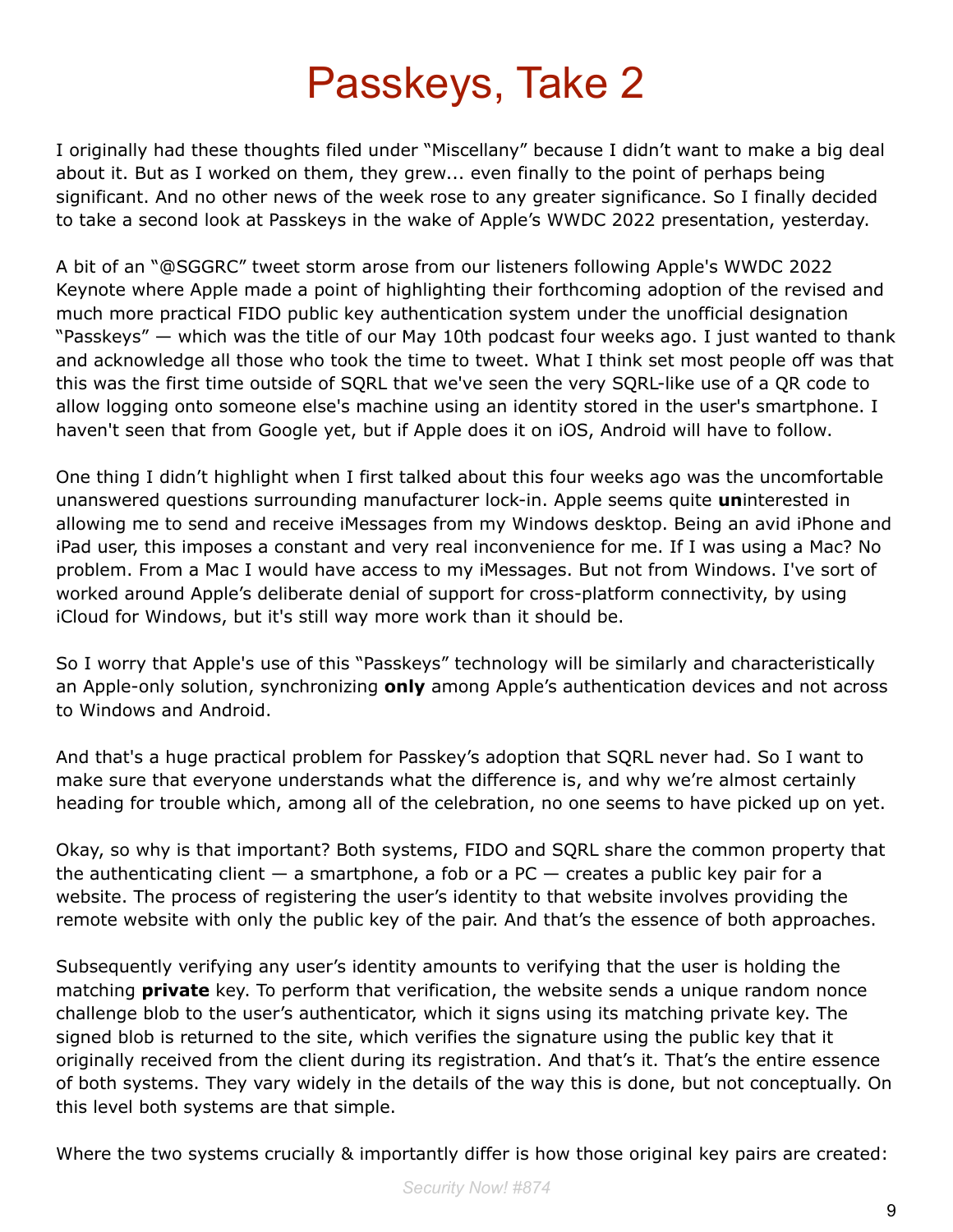The FIDO2 "Passkeys" system creates the key pairs randomly whereas SQRL calculates them deterministically...

Remember that SQRL's **primary** design feature, the core concept behind SQRL from the start, was the idea of using a single grand master key and hashing each website's logon domain to automatically create a per-domain public key pair. That simple innovation eliminates all need for dynamic synchronization of randomly generated passkeys among devices — because each separated device will derive the same per-site private key from the one grand master key that they share. You load that one grand master key once into each of your various authenticating devices, and that grand master key subsequently generates all of the per-domain subsidiary key pairs forever.

But, unfortunately, SQRL is not the system we're going to get, at least not yet. And that might just be deliberate, since the system it appears we're going to get really will create lock-in.

I've read the glowing celebratory announcements about how Apple, Google and Microsoft are going to be implementing "Passkeys". But the tech press really needs to start asking "what about cross-platform Passkey sharing and interoperability?" Awkward though a username & password are, the one thing they have going for them is that they are platform agnostic.

In the near future, when you use an iPhone, iPad or Mac to register your identity as a Passkey on a website, that iPhone, iPad or Mac creates a **random** public key pair and the private key is held close and never released. And that's important because releasing it would defeat the system's security. Apple will back it up securely to iCloud and I'm sure they will freely synchronize all of a user's Passkeys among the devices **they** control. But is Apple going to dynamically synchronize those private keys among Android and Windows authentication devices? Yeah, when pigs fly. If they keep their keys to themselves, and if Google and Microsoft each keep the private keys their Passkeys apps generate to themselves, then we have a fragmentation disaster on our hands. You register a Passkey on a Windows device, but none of your Apple devices will know that secret private key. So you can only logon with the device family which originally registered at that website. What a mess.

In today's highly heterogeneous computing environment, the single most compelling benefit of password managers is that they are cross-platform. Would anyone be comfortable using a password manager that was not?

I suppose if you are 100% all-in on Apple, then an Apple-only solution would be okay. But it's not clear how you could ever change your mind. I'm all-in on iPhone and iPad, but the things I need to do can only be accomplished with Windows. So, as nice as Apple's Passkeys system may be, and as much as I'm a devoted iPhone and iPad user, I can't use Apple's Passkeys system until I'm sure there will be a means for also using its Passkey registrations under Windows.

And even if Apple were to provide some means for exporting a Passkey, say, as a QR code so that it can be cloned into another device, the problem then becomes keeping devices synchronized. Because the other crucial feature that our password managers provide is continuous dynamic synchronization across devices. I create a new logon at home and when I go to the office the next day that browser already knows how to login. With Apple's Passkeys you